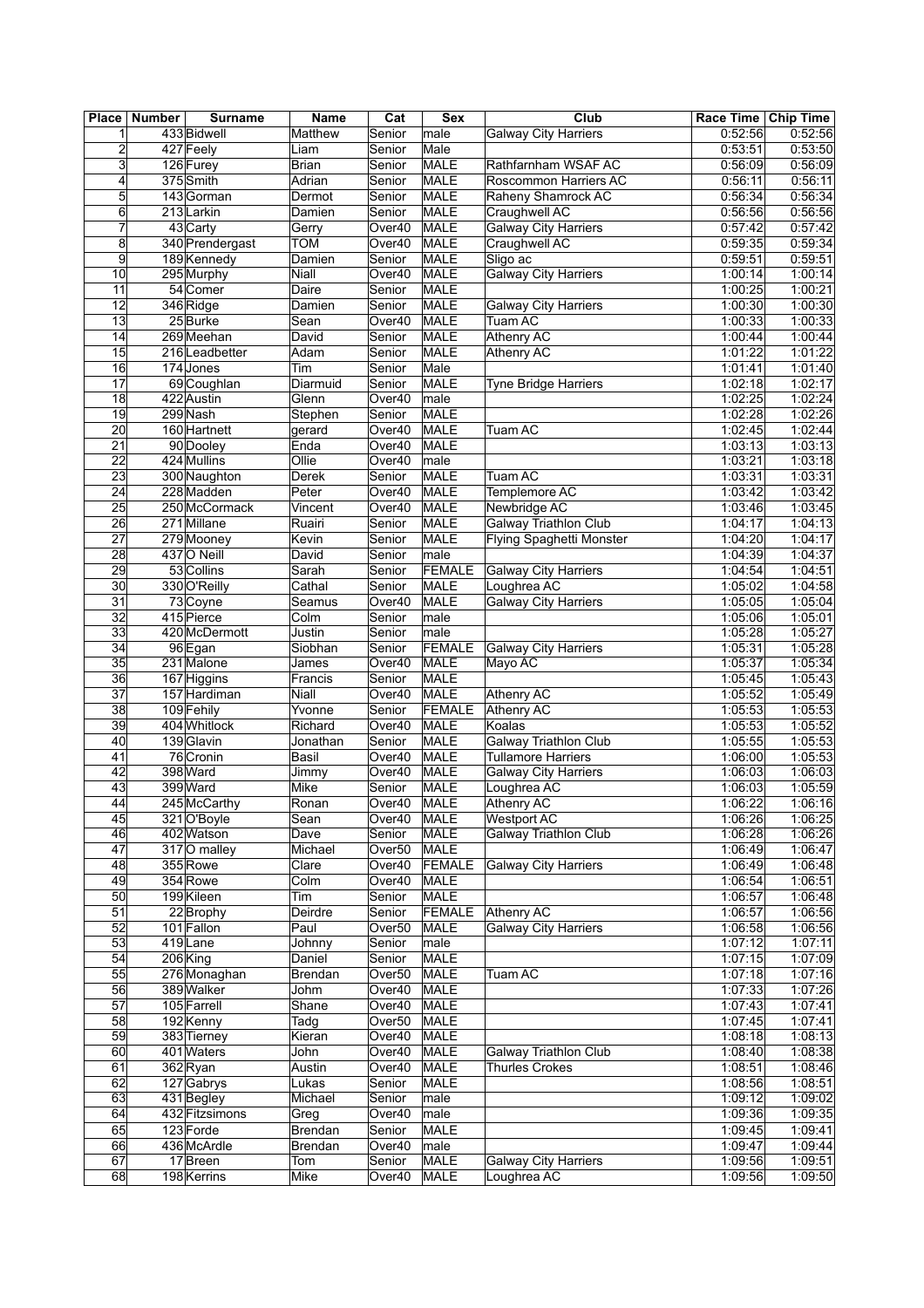| 69              | 260 McLaughlin | Rebecca  | Senior             | FEMALE        | Galway Triathlon Club               | 1:10:03 | 1:09:59 |
|-----------------|----------------|----------|--------------------|---------------|-------------------------------------|---------|---------|
| 70              | 62 Conway      | Phelim   | Over40             | <b>MALE</b>   |                                     | 1:10:06 | 1:10:02 |
| 71              | 259 Mckenna    | James    | Over40             | MALE          |                                     | 1:10:14 | 1:10:10 |
| $\overline{72}$ | 193 Kenny      | Brian    | Over40             | <b>MALE</b>   | <b>Clare River Harriers</b>         | 1:10:29 | 1:10:27 |
| 73              | 28 Bushell     | Liam     | Senior             | MALE          |                                     | 1:10:33 | 1:10:19 |
| 74              | 151 Guiry      | Kieran   | Over40             | MALE          | Athenry AC                          | 1:10:38 | 1:10:32 |
| 75              | 356 Roxby      | Philip   | Senior             | <b>MALE</b>   | Maree AC                            | 1:10:45 | 1:10:36 |
| 76              | 254 McDonald   | John     | Senior             | MALE          |                                     | 1:10:46 | 1:10:39 |
| $\overline{77}$ | 203 King       | Seamus   | Over <sub>50</sub> | MALE          |                                     | 1:11:04 | 1:11:02 |
| 78              | 394 Walsh      | Paul     | Over40             | MALE          | Templemore AC                       | 1:11:13 | 1:11:07 |
| 79              | 23 Browne      | Michelle | Senior             | <b>FEMALE</b> | <b>Galway City Harriers</b>         | 1:11:19 | 1:11:15 |
| 80              | 46 clancy      | colin    | Senior             | MALE          |                                     | 1:11:31 | 1:11:24 |
| 81              | 248 McConkey   | Robert   | Over40             | <b>MALE</b>   |                                     | 1:11:35 | 1:11:29 |
| 82              | 293 Murphy     |          | Over40             | <b>MALE</b>   |                                     |         | 1:11:42 |
|                 |                | Patrick  |                    |               | <b>Clare River Harriers</b>         | 1:11:45 |         |
| 83              | 85 de burca    | neasa    | Senior             | FEMALE        | <b>Galway City Harriers</b>         | 1:11:48 | 1:11:42 |
| 84              | 48 Cleare      | Tom      | Senior             | MALE          |                                     | 1:12:03 | 1:11:55 |
| 85              | 132 Geraghty   | David    | Over50             | MALE          |                                     | 1:12:15 | 1:12:10 |
| 86              | 13Batty        | Paul     | Over40             | MALE          | Tri Lakes Tri Club                  | 1:12:19 | 1:12:10 |
| $\overline{87}$ | 83 Daly        | Dermot   | Senior             | MALE          | Mullagh                             | 1:12:25 | 1:12:17 |
| 88              | 130 Galvin     | Rose     | Over40             | <b>FEMALE</b> |                                     | 1:12:38 | 1:12:29 |
| 89              | 176 Kealy      | Mary     | Over <sub>50</sub> | FEMALE        | <b>Archery AC</b>                   | 1:12:44 | 1:12:33 |
| 90              | 435 Kane       | James    | Over40             | male          |                                     | 1:12:54 | 1:12:48 |
| 91              | 390 Wall       | Miriam   | Over40             | FEMALE        | Athenry AC                          | 1:13:00 | 1:12:56 |
| 92              | 134 Gillespie  | Alan     | Senior             | MALE          | Maree AC                            | 1:13:02 | 1:12:59 |
| 93              | 58 Connolly    | John     | Over40             | MALE          | <b>Galway City Harriers</b>         | 1:13:21 | 1:13:17 |
| 94              | 335 O'sullivan | Michael  | Over <sub>50</sub> | MALE          | <b>Galway City Harriers</b>         | 1:13:21 | 1:13:17 |
| 95              | 115 Flaherty   | John G.  | Senior             | MALE          | <b>Clare River Harriers</b>         | 1:13:22 | 1:13:19 |
| 96              | 395 Walsh      | Mike     | Senior             | MALE          | <b>Galway Triathlon Club</b>        | 1:13:28 | 1:13:23 |
| 97              | 169 Hogan      | Tara     | Over40             | <b>FEMALE</b> | Athlone Moate running group         | 1:13:28 | 1:13:19 |
| 98              | 219 Loughnane  | Martin   | Over <sub>60</sub> | <b>MALE</b>   |                                     | 1:13:38 | 1:13:29 |
| 99              | 324 O'brien    | David    | Senior             | MALE          |                                     | 1:13:39 | 1:13:14 |
| 100             | 400 Warnke     | Mirko    | Over40             | <b>MALE</b>   | Marathon Club Ireland               | 1:13:45 | 1:13:41 |
| 101             | 258 Mcintyre   | Aidan    | Over40             | <b>MALE</b>   |                                     | 1:13:48 | 1:13:37 |
| 102             | 191 Kennelly   | Brendan  | Over <sub>50</sub> | MALE          | <b>Galway City Harriers</b>         | 1:13:53 | 1:13:11 |
| 103             | 326 O'Hara     | Martin   | Over40             | MALE          | Athenry AC                          | 1:14:02 | 1:13:56 |
| 104             | 307 Niland     | Colm     | Senior             | MALE          | Craughwell AC                       | 1:14:11 | 1:13:51 |
| 105             |                | William  | Over40             | <b>MALE</b>   |                                     |         | 1:14:04 |
| 106             | 131 Geraghty   | Eddie    |                    | <b>MALE</b>   | <b>DFAA</b>                         | 1:14:17 | 1:14:15 |
|                 | 38 Carr        |          | Over40             |               |                                     | 1:14:21 |         |
| 107             | 50 Coleman     | Jean     | Over <sub>50</sub> | FEMALE        | Tuam AC                             | 1:14:22 | 1:14:14 |
| 108             | 423 McDonagh   | John     | Over40             | male          |                                     | 1:14:35 | 1:14:11 |
| 109             | 246 Mccarthy   | Richard  | Senior             | MALE          | <b>Galway Triathlon Club</b>        | 1:14:36 | 1:14:32 |
| 110             | 16 Brannigan   | Carmel   | Over <sub>50</sub> | <b>FEMALE</b> | <b>Galway City Harriers</b>         | 1:14:37 | 1:14:30 |
| 111             | 285 Moran      | Dave     | Over40             | MALE          | Predator Tri Club                   | 1:14:38 | 1:14:34 |
| 112             | 310 Noone      | David    | Senior             | MALE          | Athenry AC                          | 1:14:42 | 1:14:00 |
| 113             | 142 Gormally   | Imelda   | Over40             | FEMALE        | <b>Galway City Harriers</b>         | 1:14:42 | 1:14:33 |
| 114             | 361 Ryan       | Paddy    | Over40             | MALE          | Borrisoleigh Track Attack           | 1:14:43 | 1:14:35 |
| 115             | 239 Mathieu    | Laurik   | Senior             | MALE          |                                     | 1:14:47 | 1:14:39 |
| 116             | 410 Woodcock   | Julianne | Senior             | FEMALE        | <b>Galway Triathlon Club</b>        | 1:14:50 | 1:14:44 |
| 117             | 232 Maloney    | Amy      | Over40             | FEMALE        | Moate/Athlone                       | 1:14:54 | 1:14:44 |
| 118             | 149 Guinan     | Siobhan  | Senior             | FEMALE        | Athenry AC                          | 1:14:56 | 1:14:41 |
| 119             | 407 Whyte      | KIERAN   | Over <sub>50</sub> | MALE          | <b>Galway Triathlon Club</b>        | 1:15:00 | 1:14:56 |
| 120             | 392 Walsh      | Jacinta  | Senior             | FEMALE        | South Galway AC                     | 1:15:05 | 1:14:52 |
| 121             | 112 Fitzgerald | Jarlath  | Over40             | MALE          | Loughrea AC                         | 1:15:07 | 1:15:02 |
| 122             | 288 Morrissey  | Aidan    | Over40             | MALE          | Ballinasloe & district road runners | 1:15:07 | 1:14:54 |
| 123             | 31 Byrnes      | Frank    | Over40             | MALE          | Craughwell AC                       | 1:15:08 | 1:14:26 |
| 124             | 71 Coyle       | Joseph   | Over40             | MALE          | Craughwell AC                       | 1:15:15 | 1:15:12 |
| 125             | 333 O'Sullivan | Thomas   | Senior             | MALE          |                                     | 1:15:15 | 1:15:10 |
| 126             | 261 Mclaughlin | Ann      | Over50             | FEMALE        |                                     | 1:15:18 | 1:15:15 |
| 127             | 236 Mannion    | Ronan    | Senior             | MALE          |                                     | 1:15:20 | 1:15:11 |
| 128             | 298 Musial     | Wojciech | Over40             | MALE          | Marathon Club Ireland               | 1:15:21 | 1:15:18 |
| 129             | 284 Moran      | Mark     | Senior             | <b>MALE</b>   |                                     | 1:15:25 | 1:14:59 |
| 130             | 351 Rohan      | Mary     | Senior             | Female        | Athenry AC                          | 1:15:34 | 1:15:23 |
| 131             | 117 Flannery   | Maeve    | Senior             | FEMALE        |                                     | 1:15:37 | 1:15:31 |
| 132             |                |          |                    |               |                                     |         |         |
|                 | 418 Coye       | Ciaran   | Over40             | male          |                                     | 1:15:39 | 1:15:31 |
| 133             | 233 Mangan     | Tomas    | Over40             | MALE          | Athenry AC                          | 1:15:44 | 1:15:32 |
| 134             | 91 Downes      | Noel     | Over40             | MALE          |                                     | 1:15:48 | 1:15:43 |
| 135             | 166 Higgins    | Mark     | Senior             | MALE          |                                     | 1:15:52 | 1:15:49 |
| 136             | 148 Griffin    | Tom      | Over40             | MALE          |                                     | 1:16:07 | 1:16:00 |
| 137             | 238 Martin     | Sinead   | Senior             | FEMALE        | Athenry AC                          | 1:16:12 | 1:16:00 |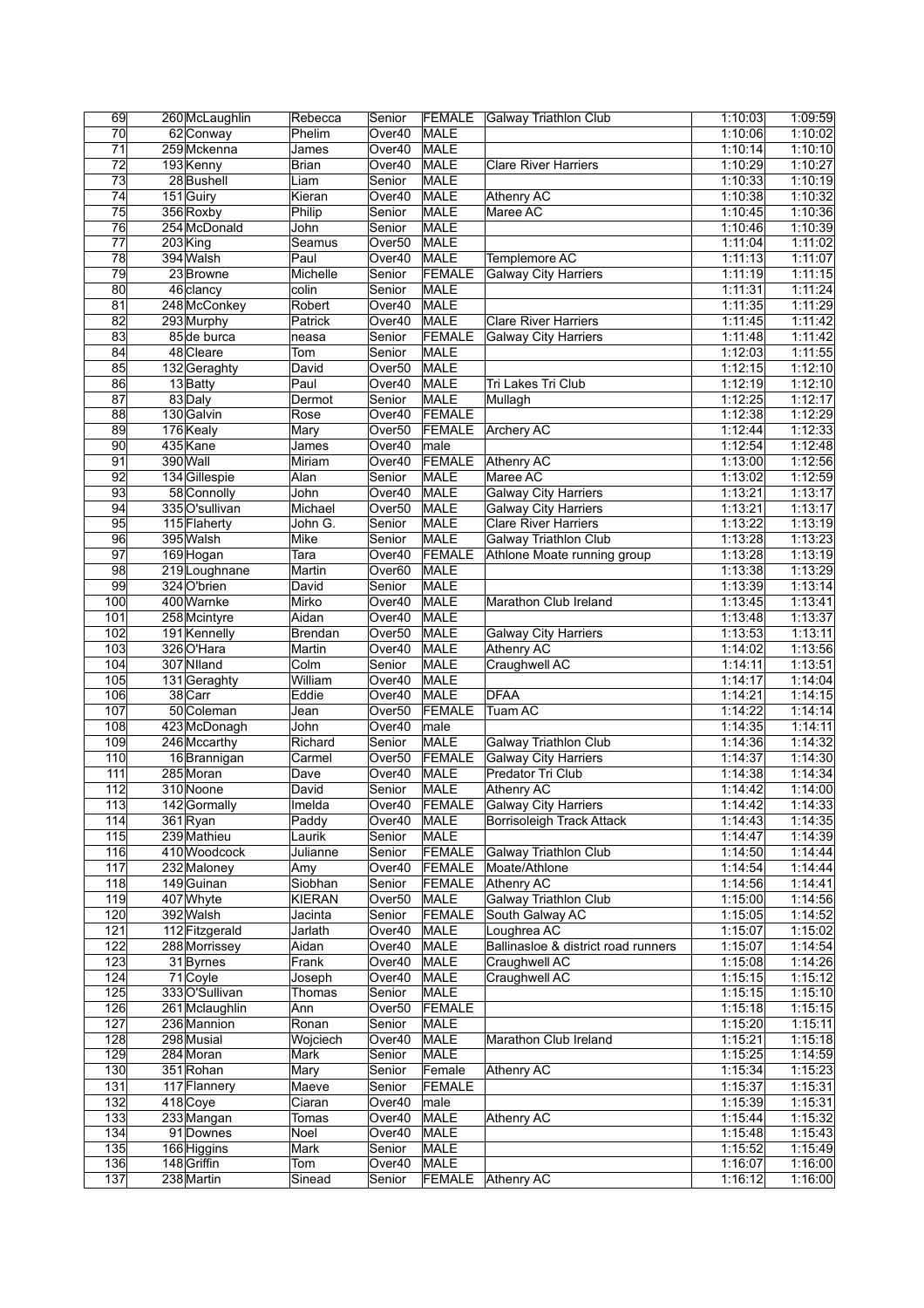| 138              | 29 Bushell       | Adrian          | Senior             | MALE          |                               | 1:16:29            | 1:16:14            |
|------------------|------------------|-----------------|--------------------|---------------|-------------------------------|--------------------|--------------------|
| 139              | 12 Bacchus       | Kevin           | Over40             | MALE          |                               | 1:16:31            | 1:16:09            |
| 140              | 60 Connolly      | John            | Over40             | MALE          |                               | 1:16:36            | 1:16:33            |
| 141              | 312 NOONE        | <b>MAEVE</b>    | Over40             | FEMALE        | Athenry AC                    | 1:16:42            | 1:16:30            |
| 142              | 59 Connolly      | Mary            | Over40             | FEMALE        | Galway Meet & Train           | 1:16:45            | 1:16:40            |
| 143              | 368 Sheil        | Marie           | Senior             | <b>FEMALE</b> |                               | 1:16:57            | 1:16:47            |
| 144              | 173 jacobsen     | bridget         | Over40             | FEMALE        | <b>Galway City Harriers</b>   | 1:16:57            | 1:16:46            |
| 145              | 374 SLATTERY     | <b>AINE</b>     | Senior             | <b>FEMALE</b> | <b>Galway City Harriers</b>   | 1:16:57            | 1:16:48            |
| 146              | 175Joyce         | John            | Senior             | MALE          |                               | 1:17:01            | 1:16:46            |
| 147              | 34 Campbell      | Judith          | Over40             | <b>FEMALE</b> | <b>Galway City Harriers</b>   | 1:17:01            | 1:16:51            |
| 148              | $204$ King       | Basil           | Senior             | MALE          |                               | 1:17:09            | 1:16:59            |
| 149              | 95 Duggan        | Declan          | Over40             | MALE          | <b>Galway City Harriers</b>   | 1:17:12            | 1:17:01            |
| 150              | 172 Hynes        | Paul            | Over40             | <b>MALE</b>   | <b>Tuam AC</b>                | 1:17:12            | 1:17:02            |
| 151              | 14 Bergin        | Barbara         | Over <sub>50</sub> | FEMALE        | <b>GCH Fit for Life</b>       | 1:17:13            | 1:17:02            |
| 152              | 243 MC MAHON     | <b>MICHAEL</b>  | Over40             | MALE          | Marathon Club Ireland         | 1:17:22            | 1:17:17            |
| 153              | 47 Clarke        | Dave            | Over40             | <b>MALE</b>   |                               | 1:17:28            | 1:17:17            |
| 154              | 438 Hughes       | Stephen         | Over40             | male          |                               | 1:17:38            | 1:17:13            |
| 155              | 439 Corbett      | <b>Dick</b>     | Senior             | male          |                               | 1:17:39            | 1:17:14            |
| 156              | 344 Reid         | Gerard          | Over <sub>50</sub> | MALE          | Tri Lakes Tri Club            | 1:17:47            | 1:17:36            |
| 157              | 116 Flaherty     | Sean            | Over40             | MALE          | Athenry AC                    | 1:17:49            | 1:17:36            |
| 158              | 187 Kelly        | Michael         | Over <sub>50</sub> | MALE          |                               | 1:17:55            | 1:17:44            |
| 159              | 120 Folan        | Tim             | Over <sub>60</sub> | MALE          | <b>Galway City Harriers</b>   | 1:17:58            | 1:17:55            |
| 160              | 360 Ryan         | Siobhan         | Senior             | <b>FEMALE</b> | Tuam AC                       | 1:18:02            | 1:17:51            |
| 161              | 297 Murray       | David           | Over40             | MALE          |                               | 1:18:06            | 1:17:48            |
| 162              | 373 Simpson      | Richard         | Over40             | <b>MALE</b>   | <b>Galway City Harriers</b>   | 1:18:09            | 1:17:58            |
| 163              | 171 Hughes       | Christopher     | Over40             | <b>MALE</b>   |                               | 1:18:28            | 1:18:17            |
| 164              | 190 Kennedy      | Aishling        | Senior             | FEMALE        | Sligo ac                      | 1:18:35            | 1:18:17            |
| 165              | 158 Hardiman     | Aileen          | Senior             | FEMALE        | Aileen Hardiman Fitness       | 1:18:50            | 1:18:44            |
| 166              | 207 King         | Deirdre         | Over <sub>50</sub> | FEMALE        | <b>Barnaderg Road Runners</b> | 1:18:57            | 1:18:52            |
| 167              | 114 Fitzpatrick  | Rory            | Over40             | MALE          |                               | 1:19:14            | 1:19:02            |
| 168              | 81 Dalton        | Brenda          | Over40             | FEMALE        |                               | 1:19:20            | 1:19:10            |
| 169              | 316 O looney     | Mary            | Senior             | FEMALE        | kilfenora                     | 1:19:24            | 1:19:12            |
| 170              | 156 Hanrahan     | Stephen         | Over40             | MALE          | Loughrea AC                   | 1:19:30            | 1:19:20            |
| 171              | 92 Doyle         | Aidan           |                    | <b>MALE</b>   | Tuam AC                       |                    | 1:19:26            |
| 172              | 97 EGERTON       | Gavin           | Senior<br>Senior   | <b>MALE</b>   | Irish Army                    | 1:19:36<br>1:19:36 | 1:19:26            |
| 173              | 370 Sheridan     |                 | Over <sub>50</sub> | FEMALE        | <b>Galway City Harriers</b>   | 1:19:47            | 1:19:40            |
| 174              | 275 Molloy       | Margaret        |                    | <b>MALE</b>   | Athlone 10k                   |                    | 1:19:58            |
| 175              | 182 Kelly        | Peadar          | Over <sub>50</sub> | MALE          |                               | 1:20:08            | 1:20:00            |
|                  |                  | James           | Over40             |               |                               | 1:20:09            |                    |
| 176              | 200 Kilkelly     | Linda           | Senior             | FEMALE        |                               | 1:20:12            | 1:20:04            |
| 177              | 283 Moran        | Joe             | Over50             | MALE          |                               | 1:20:22            | 1:20:01<br>1:20:19 |
| 178              | 237 Mannion      | Thomas          | Over40             | <b>MALE</b>   | Tuam AC                       | 1:20:30            |                    |
| 179              | 224 Lynch        | Niall<br>Sinead | Over40             | <b>MALE</b>   |                               | 1:20:36            | 1:20:19            |
| 180              | 318 O Meara      |                 | Senior             | <b>FEMALE</b> | Borrisoleigh Track Attack     | 1:20:48            | 1:20:37<br>1:20:42 |
| 181              | 99 Fahy          | John            | Over <sub>50</sub> | <b>MALE</b>   | Tuam AC                       | 1:20:53            |                    |
| 182              | 241 Mc Donagh    | Darragh         | Over40             | MALE          |                               | 1:21:04            | 1:20:48            |
| 183              | 426 Quinn        | Lisa            | Senior             | female        |                               | 1:21:06            | 1:20:50            |
| 184              | 257 McIntyre     | Martina         | Over40             | FEMALE        | Predator Tri Club             | 1:21:11            | 1:21:06            |
| 185              | 66 Corrado       | Louise          | Senior             | <b>FEMALE</b> | Aileen Hardiman Fitness       | 1:21:20            | 1:21:13            |
| 186              | 274 Molloy       | Tom             | Over40             | <b>MALE</b>   | Thermo King                   | 1:21:31            | 1:21:17            |
| 187              | 36 Carberry      | <b>Barry</b>    | Senior             | MALE          |                               | 1:21:35            | 1:21:24            |
| 188              | 336 O'Toole      | Mark            | Over40             | <b>MALE</b>   | Thermo King                   | 1:21:38            | 1:21:23            |
| 189              | 11 Anderson      | Marc            | Senior             | MALE          |                               | 1:22:00            | 1:21:49            |
| 190              | 179 Keane murphy | Catherine       | Senior             | FEMALE        | <b>Galway City Harriers</b>   | 1:22:01            | 1:21:51            |
| 191              | 242 Mc grath     | Hilda           | Over40             | FEMALE        |                               | 1:22:02            | 1:21:57            |
| 192              | 118 Doyle        | Barry           | Over40             | Male          | Predator Tri Club             | 1:22:17            | 1:22:05            |
| 193              | 128 Gallagher    | Aileen          | Senior             | FEMALE        | Galway Triathlon Club         | 1:22:23            | 1:22:14            |
| 194              | 98 Fahy          | Noel            | Over <sub>50</sub> | MALE          | South Galway AC               | 1:22:24            | 1:22:13            |
| 195              | 18Brennan        | Margaret        | Over40             | FEMALE        |                               | 1:22:25            | 1:22:11            |
| 196              | 196 Kenny        | Alan            | Over40             | <b>MALE</b>   | South Galway AC               | 1:22:26            | 1:22:10            |
| 197              | 140 Gleeson      | Cara            | Over40             | FEMALE        | <b>Galway Triathlon Club</b>  | 1:22:27            | 1:22:16            |
| 198              | 107 Feeney       | Peter           | Senior             | MALE          |                               | 1:22:40            | 1:22:30            |
| 199              | 272 Mills        | Susanna         | Senior             | FEMALE        |                               | 1:22:56            | 1:22:44            |
| 200              | 281 Moore        | Siobhan         | Over40             | FEMALE        |                               | 1:23:05            | 1:22:56            |
| $\overline{201}$ | 363 Shanaghy     | Dawn            | Over40             | FEMALE        | Marathon Club Ireland         | 1:23:10            | 1:22:54            |
| 202              | 430 Donohoe      | John            | Senior             | male          |                               | 1:23:13            | 1:23:01            |
| 203              | 387 Tuohy        | Kay             | Over40             | <b>FEMALE</b> | Craughwell AC                 | 1:23:24            | 1:23:19            |
| 204              | 414 Calevin      | Ronan           | Over40             | Male          |                               | 1:23:29            | 1:23:16            |
| 205              | 184 Kelly        | Deirdre         | Senior             | FEMALE        | Galway Triathlon Club         | 1:23:31            | 1:23:18            |
| 206              | 329 OMeara       | Kathleen        | Over <sub>50</sub> | <b>FEMALE</b> | Borrisoleigh Track Attack     | 1:23:32            | 1:23:23            |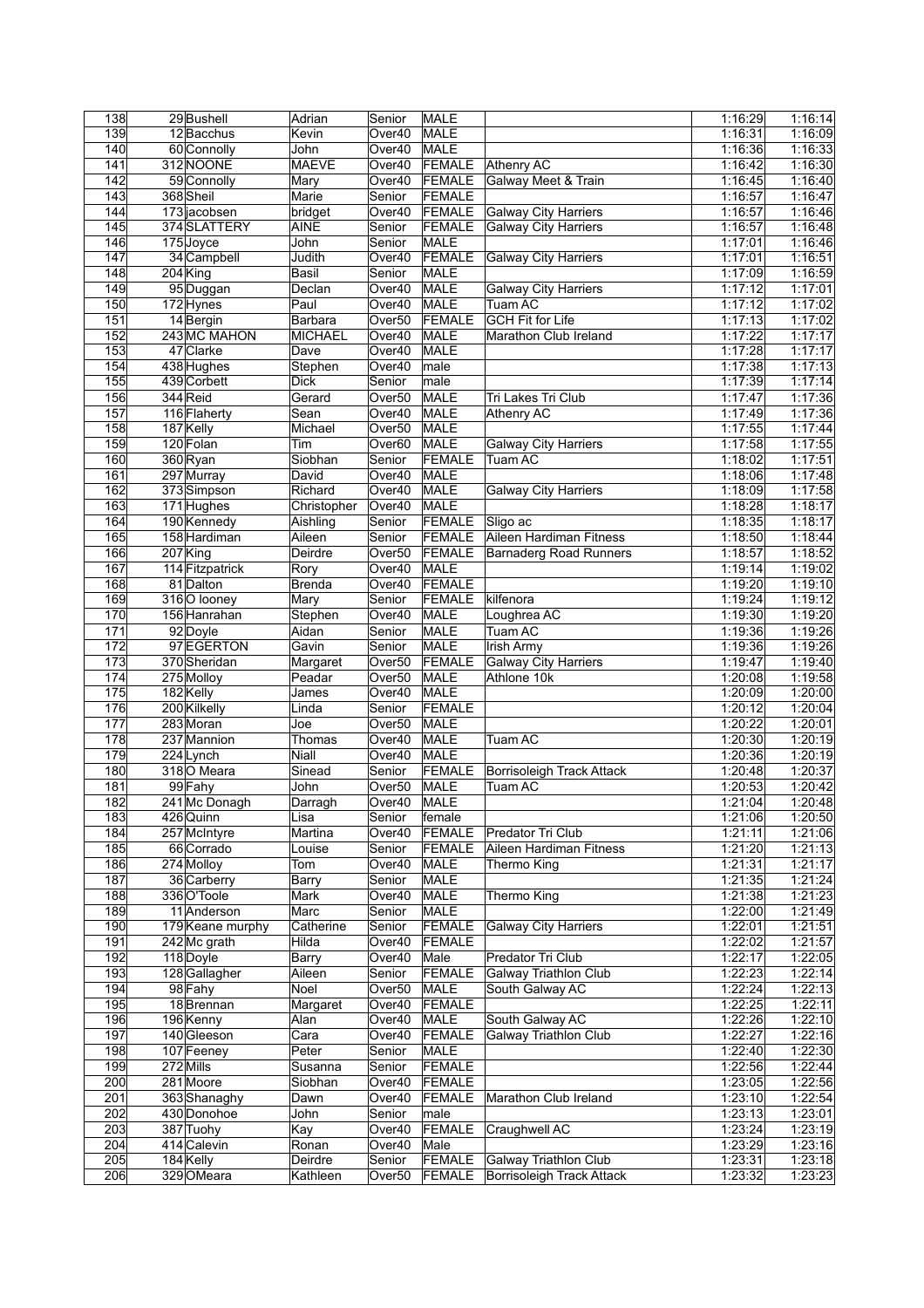| 207              | 133 Gilchrist                | Aideen           | Senior             | FEMALE                         | Craughwell AC                 | 1:23:36            | 1:23:26            |
|------------------|------------------------------|------------------|--------------------|--------------------------------|-------------------------------|--------------------|--------------------|
| 208              | 55 Concannon                 | Caroline         | Senior             | FEMALE                         | <b>Athenry AC</b>             | 1:23:40            | 1:23:24            |
| 209              | 247 McCarthy                 | Marie            | Senior             | FEMALE                         | Athenry AC                    | 1:23:41            | 1:23:29            |
| 210              | 230 Malone                   | Kevin            | Over40             | MALE                           |                               | 1:23:49            | 1:23:34            |
| $\overline{211}$ | $106$ Fay                    | Laura            | Over40             | FEMALE                         | Corofin AC                    | 1:24:00            | 1:23:47            |
| $\overline{212}$ | 67 Costello                  | Brian            | Senior             | MALE                           |                               | 1:24:02            | 1:23:46            |
| 213              | 44 Cellarius                 | Claire           | Over40             | <b>FEMALE</b>                  | Corofin AC                    | 1:24:13            | 1:24:00            |
| 214              | 381 Thornton                 | Cyril            | Over40             | MALE                           |                               | 1:24:20            | 1:24:04            |
| 215              | 19Brennan                    | Eamonn           | Over40             | MALE                           | <b>Galway City Harriers</b>   | 1:24:26            | 1:24:10            |
| 216              | 26Burke                      | Chris            | Over40             | <b>FEMALE</b>                  | <b>Galway Triathlon Club</b>  | 1:24:28            | 1:24:15            |
| 217              | 80 Currie                    | Aidan            | Over <sub>50</sub> | MALE                           | Galway Triathlon Club         | 1:24:29            | 1:24:16            |
| 218              | 322 O'Boyle                  | Mark             | Senior             | MALE                           |                               | 1:24:35            | 1:24:24            |
| $\overline{219}$ | 87 Devane                    | Kevin            | Over40             | MALE                           | <b>Athenry AC</b>             | 1:24:46            | 1:24:32            |
| 220              | 408 Wilkinson                | Marguerite       | Over40             | <b>FEMALE</b>                  | <b>Athenry AC</b>             | 1:24:46            | 1:24:33            |
| 221              | 108 Fegan                    | Geraldine        | Over <sub>50</sub> | FEMALE                         | Galway Meet & Train           | 1:25:00            | 1:24:47            |
| 222              | 104 Farrell                  | Christine        | Over40             | FEMALE                         | Templemore AC                 | 1:25:02            | 1:24:49            |
| 223              | 82Daly                       | Niall            | Senior             | <b>MALE</b>                    |                               | 1:25:08            | 1:24:53            |
| 224              | 30 Byrne                     | Tony             | Over40             | <b>MALE</b>                    |                               | 1:25:11            | 1:24:59            |
| 225              | 162 Heffernan                | Anthony          | Senior             | MALE                           |                               | 1:25:12            | 1:24:55            |
| 226              | 413 Gannon                   | Treasa           | Senior             | Female                         |                               | 1:25:14            | 1:25:08            |
| 227              | 209 Lahiff                   | Cora             | Over40             | FEMALE                         |                               | 1:25:38            | 1:25:26            |
| 228              | 416 Talbot                   | Christopher      | Over40             | male                           |                               | 1:25:46            | 1:25:36            |
| 229              | 382 Tiernan                  | Mary             | Over40             | <b>FEMALE</b>                  | Roscommon Harriers AC         | 1:25:49            | 1:25:42            |
| 230              | 164 Henry                    | Joanne           | Over40             | <b>FEMALE</b>                  | Run Kinvara                   | 1:25:52            | 1:25:35            |
| $\overline{231}$ | 110 Fehily                   | Adrian           | Senior             | MALE                           |                               | 1:26:15            | 1:26:07            |
| 232              | 291 Mullane                  | Aoife            | Senior             | FEMALE                         | Craughwell AC                 |                    | 1:26:07            |
| 233              | 146 Griffin                  | Dee              | Senior             | FEMALE                         | Fit4life kilkenny             | 1:26:17<br>1:26:22 | 1:26:14            |
|                  | 147 Griffin                  |                  |                    |                                |                               |                    |                    |
| 234              |                              | Ger              | Over40             | MALE                           |                               | 1:26:26            | 1:26:17            |
| 235              | 343 Raftery                  | Edel             | Senior             | FEMALE                         | Ballyhaunis Fit 4 life        | 1:26:26            | 1:26:12            |
| 236              | 327 O'Leary                  | Declan           | Over40             | <b>MALE</b>                    | Craughwell AC                 | 1:26:31            | 1:26:17            |
| 237              | 411 Walsh                    | Anne-Marie       | Senior             | FEMALE                         | Athenry AC                    | 1:26:49            | 1:26:34            |
| 238              | 15Bonner                     | Aimee            | Senior             | FEMALE                         |                               | 1:26:53            | 1:26:42            |
| 239              | 434 Nolan                    | Myra             | Over40             | female                         |                               | 1:27:01            | 1:26:49            |
| 240              | 20 Brennan                   | Siobhan          | Over <sub>50</sub> | <b>FEMALE</b>                  |                               | 1:27:01            | 1:26:53            |
| $\overline{241}$ | 163 Hennelly                 | Marie            | Senior             | <b>FEMALE</b>                  |                               | 1:27:17            | 1:27:09            |
| $\overline{242}$ | 365 Shannon                  | Kevin            | Senior             | MALE                           | <b>Galway Triathlon Club</b>  | 1:27:20            | 1:27:04            |
| 243              | 161 Healy                    | Olivia           | Over40             | FEMALE                         | Corofin AC                    | 1:27:24            | 1:27:03            |
| 244              | 334 O'Sullivan               | Eoin             | Senior             | MALE                           | Athenry AC                    | 1:27:31            | 1:27:15            |
| $\overline{245}$ | 311 Noone                    | <b>Therese</b>   | Senior             | FEMALE                         | <b>Athenry AC</b>             | 1:27:32            | 1:27:19            |
| 246              | 313 Noone                    | Gerard           | Over40             | MALE                           |                               | 1:27:37            | 1:27:24            |
| 247              | 40 Carr                      | Martina          | Over40             | FEMALE                         | <b>Galway City Harriers</b>   | 1:27:48            | 1:27:32            |
| 248              | 102 Fallon                   | Irene            | Over40             | FEMALE                         | Craughwell AC                 | 1:27:52            | 1:27:36            |
| 249              | 27 Burke                     | Darren           | Senior             | MALE                           |                               |                    |                    |
| 250              |                              |                  |                    |                                |                               | 1:28:01            | 1:27:46            |
|                  | 141 Gordon                   | Sharon           | Senior             | FEMALE                         |                               | 1:28:01            | 1:27:53            |
| $\overline{251}$ | 145 Griallais                | Aine             | Senior             |                                | <b>FEMALE</b> Athenry AC      | 1:28:17            | 1:27:54            |
| 252              | 349 Roche                    | Judith           | Over60             | FEMALE                         | Loughrea AC                   | 1:28:18            | 1:28:04            |
| 253              | 234 Mangan                   | Jane             | Over40             | FEMALE                         | Athenry AC                    | 1:28:21            | 1:28:05            |
| 254              | 212Lane                      | Mairead          | Over40             | FEMALE                         | Craughwell AC                 | 1:28:23            | 1:28:14            |
| 255              | 391 Wallace                  | Bernie           | Over40             | FEMALE                         |                               | 1:28:31            | 1:28:16            |
| 256              | 205 King                     | Assumpa          | Over40             | FEMALE                         |                               | 1:28:34            | 1:28:15            |
| 257              | 51 Coleman                   | Marian           | Senior             | FEMALE                         | Then Ac                       | 1:28:41            | 1:28:20            |
| 258              | 208 Kneafsey                 | Martina          | Senior             | FEMALE                         |                               | 1:28:46            | 1:28:30            |
| 259              | 45 Clancy                    | Karen            | Senior             | FEMALE                         | Ballyhaunis Fit 4 life        | 1:28:53            | 1:28:38            |
| 260              | 111 Fitzgerald               | Mark             | Over40             | MALE                           |                               | 1:29:10            | 1:28:47            |
| 261              | 42 Carton                    | Fiona            | Over40             | FEMALE                         | Tri Lakes Tri Club            | 1:29:16            | 1:29:00            |
| 262              | 396 Walsh                    | Sharon           | Over40             | FEMALE                         | Tri Lakes Tri Club            | 1:29:17            | 1:28:58            |
| 263              | 345 Reidy                    | Anne-Marie       | Over40             | FEMALE                         | Tuam AC                       | 1:29:26            | 1:29:09            |
| 264              | 61 Considine                 | Niamh            | Senior             | FEMALE                         | Corofin AC                    | 1:29:33            | 1:29:11            |
| 265              | 332 O'Shaughnessy            | Kellie           | Over40             | FEMALE                         | Corofin AC                    | 1:29:55            | 1:29:43            |
| 266              | 255 Mcgowan                  | Majella          | Senior             | FEMALE                         | Corofin AC                    | 1:30:06            | 1:29:45            |
| 267              | 119Flynn                     | Elimar           | Over40             |                                | Tri Lakes Tri Club            | 1:30:19            |                    |
|                  |                              |                  | Over40             | <b>FEMALE</b>                  |                               |                    | 1:30:02            |
| 268<br>269       | 367 Shaughnessy<br>121 Foley | Maura<br>Dolores | Over40             | <b>FEMALE</b><br><b>FEMALE</b> | Galway Meet & Train           | 1:30:24<br>1:30:35 | 1:30:07<br>1:30:17 |
|                  | 296 Murray                   | Fiona            | Senior             |                                | <b>Tuam AC</b>                | 1:30:54            |                    |
| 270              |                              |                  |                    | FEMALE                         |                               |                    | 1:30:38            |
| 271              | 129 Gallagher                | Colleen          | Senior             | FEMALE                         | <b>Barnaderg Road Runners</b> | 1:31:05            | 1:30:48            |
| 272              | 240 Mc allen                 | Colm             | Senior             | MALE                           |                               | 1:31:05            | 1:31:03            |
| 273              | 369 Sheridan                 | Pauline          | Over40             | FEMALE                         |                               | 1:31:26            | 1:31:02            |
| 274<br>275       | 222Lynch<br>64 Copeman       | Tara<br>John     | Senior<br>Over40   | FEMALE<br>MALE                 | Corofin AC                    | 1:31:27<br>1:31:35 | 1:31:05<br>1:31:12 |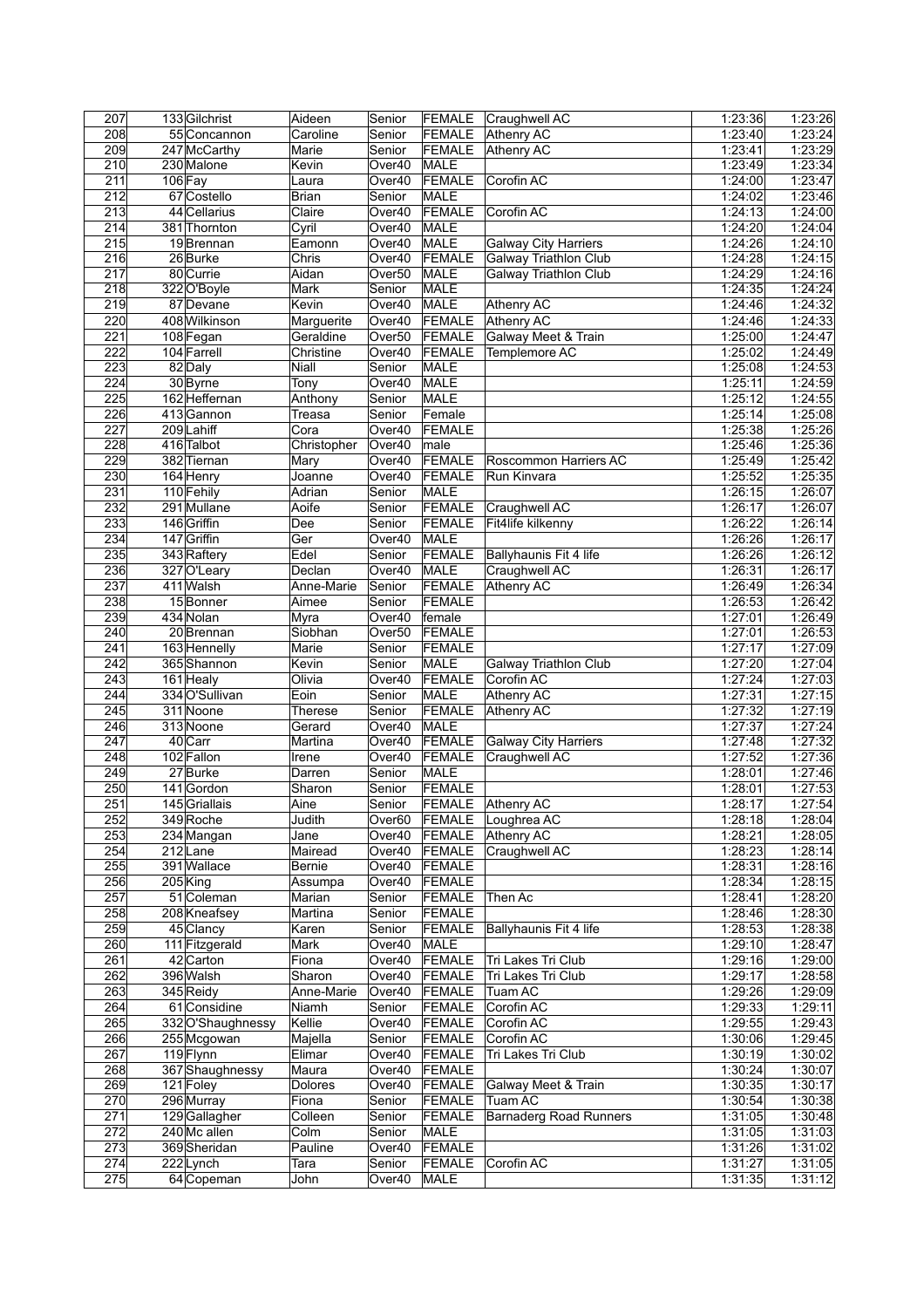| 276              |           | 294 Murphy                     | Julie         | Senior             | <b>FEMALE</b> | Tuam AC                         | 1:31:47 | 1:31:26 |
|------------------|-----------|--------------------------------|---------------|--------------------|---------------|---------------------------------|---------|---------|
| 277              |           | 417 Daley                      | Tony          | Over <sub>50</sub> | male          |                                 | 1:32:09 | 1:31:45 |
| 278              | $124$ fox |                                | enda          | Over40             | MALE          | Predator Tri Club               | 1:32:09 | 1:31:46 |
| 279              |           | 268 Meegan                     | Joe           | Over40             | MALE          |                                 | 1:32:14 | 1:31:54 |
| 280              |           | 364 Shanaghy                   | Conor         | Senior             | MALE          |                                 | 1:32:22 | 1:32:04 |
| 281              |           | 348 Roche                      | Liam          | Over60             | MALE          | <b>Ballinasloe Road Runners</b> | 1:32:26 | 1:32:07 |
|                  |           |                                |               |                    |               |                                 |         |         |
| 282              |           | 359 Ryan                       | Maureen       | Over40             | FEMALE        | Athenry AC                      | 1:32:37 | 1:32:18 |
| 283              |           | 144 Gormley                    | jane          | Senior             | <b>FEMALE</b> |                                 | 1:32:45 | 1:32:27 |
| 284              |           | 302 Ni Chleirigh               | Sheila        | Over <sub>50</sub> | FEMALE        |                                 | 1:32:51 | 1:32:31 |
| 285              |           | 21 Broderick                   | Fiona         | Senior             | FEMALE        | <b>Ballinasloe Road Runners</b> | 1:33:03 | 1:32:43 |
| 286              |           | 79 Cummins                     | Majella       | Over40             | FEMALE        | Athenry AC                      | 1:33:09 | 1:32:50 |
| 287              |           | 89 Donnellan                   | Tim           | Senior             | MALE          |                                 | 1:33:18 | 1:33:04 |
| 288              |           | 138 Glavin                     | Patrick       | Senior             | MALE          |                                 | 1:33:19 | 1:33:09 |
| 289              |           | 440 Finn                       | Kevin         | Over40             | male          |                                 | 1:33:32 | 1:33:16 |
| 290              |           | 280 Moore                      | Ollie         | Senior             | MALE          | <b>Ballinasloe Road Runners</b> | 1:33:33 | 1:33:17 |
| 291              |           | 397 Walshe                     |               |                    |               |                                 |         |         |
|                  |           |                                | Peter         | Over40             | MALE          | Corofin AC                      | 1:33:34 | 1:33:11 |
| 292              |           | 339 Power                      | Aoife         | Senior             | FEMALE        | <b>Galway City Harriers</b>     | 1:33:47 | 1:33:30 |
| 293              |           | 125 Freeney                    | Caroline      | Senior             | FEMALE        | Athenry AC                      | 1:33:52 | 1:33:32 |
| 294              |           | 39 Carr                        | Michelle      | Over40             | <b>FEMALE</b> |                                 | 1:33:54 | 1:33:34 |
| 295              |           | 393 Walsh                      | Jennifer      | Senior             | FEMALE        |                                 | 1:34:05 | 1:33:46 |
| 296              |           | 72 Coyne                       | Marie         | Over40             | FEMALE        | Athenry AC                      | 1:34:42 | 1:34:25 |
| 297              |           | 235 Mannion                    | Damien        | Over40             | MALE          | <b>Ballina AC</b>               | 1:34:43 | 1:34:23 |
| 298              |           | 331 O'Rourke                   | Louise        | Senior             | FEMALE        | Marathon Club Ireland           | 1:34:47 | 1:34:30 |
| 299              |           | 32 Byrnes                      | Marian        | Over40             | <b>FEMALE</b> | Maree AC                        | 1:34:49 | 1:34:30 |
| 300              |           | 153 Hannon                     | Eva           | Senior             | <b>FEMALE</b> |                                 | 1:35:31 | 1:35:16 |
| 301              |           | 154 Hannon                     | Lisa          | Senior             | FEMALE        |                                 | 1:35:32 | 1:35:17 |
|                  |           | 385 Treacy                     |               |                    |               |                                 |         | 1:35:10 |
| 302              |           |                                | Mags          | Over <sub>50</sub> | FEMALE        | Craughwell AC                   | 1:35:33 |         |
| $\overline{303}$ |           | 229 Maher Doyle                | Aoife         | Senior             | FEMALE        | <b>Barnaderg Road Runners</b>   | 1:35:38 | 1:35:32 |
| 304              |           | 225 Lynskey                    | Jacquie       | Over <sub>50</sub> | <b>FEMALE</b> | <b>Athenry AC</b>               | 1:35:58 | 1:35:39 |
| 305              |           | 378 Spellman                   | Marian        | Over <sub>50</sub> | <b>FEMALE</b> |                                 | 1:36:02 | 1:35:54 |
| 306              |           | 180 Kelleher                   | Aislinn       | Senior             | FEMALE        |                                 | 1:36:22 | 1:36:08 |
| 307              |           | 266 McNamara                   | John          | Senior             | MALE          |                                 | 1:36:29 | 1:36:15 |
| 308              |           | 100 Fallon                     | Patricia      | Over <sub>50</sub> | <b>FEMALE</b> |                                 | 1:36:30 | 1:36:10 |
| 309              |           | 305 Nic Dhonncha               | <b>Bridin</b> | Senior             | FEMALE        |                                 | 1:36:38 | 1:36:20 |
| 310              |           | 37 Carolan                     | Marita        | Over40             | FEMALE        | Craughwell AC                   | 1:37:18 | 1:36:59 |
| $\overline{311}$ |           | 84 D'Arcy                      | Dervilla      | Over <sub>50</sub> | FEMALE        |                                 | 1:37:18 | 1:36:59 |
| 312              |           | 24 Burke                       | Pauline       | Over40             | FEMALE        | Craughwell AC                   | 1:37:18 | 1:37:00 |
| 313              |           |                                |               |                    |               |                                 |         |         |
|                  |           | 384 Treacy                     | Edwina        | Senior             | FEMALE        |                                 | 1:37:35 | 1:37:11 |
| $\overline{314}$ |           | 94 Duane                       | Louise        | Senior             | <b>FEMALE</b> |                                 | 1:37:43 | 1:37:25 |
| 315              |           | 202 Killilea                   | Marie         | Over60             | <b>FEMALE</b> |                                 | 1:37:43 | 1:37:24 |
| 316              |           | 78 Cumiskey                    | Sinead        | Senior             | <b>FEMALE</b> | Athenry AC                      | 1:37:43 | 1:37:25 |
| 317              |           | 315 O leary                    | Kieran        | Over <sub>60</sub> | MALE          | Craughwell AC                   | 1:37:55 | 1:37:40 |
| 318              |           | 405 Whitlock                   | Martin        | Over60             | <b>MALE</b>   |                                 | 1:38:19 | 1:38:08 |
| 319              |           | 215Le Caherec                  | Didier        | Over <sub>50</sub> | MALE          | <b>OTRA</b>                     | 1:38:27 | 1:38:05 |
| 320              |           | 252 McDermott                  | Helen         |                    | Over40 FEMALE | Maree AC                        | 1:38:29 | 1:38:09 |
| 321              |           | 57 Connaughton                 | Orla          |                    | Over40 FEMALE | Maree AC                        | 1:38:31 | 1:38:11 |
| 322              |           | 352 Rooney                     | Marie         | Over50             | FEMALE        | Craughwell AC                   | 1:38:50 | 1:38:35 |
| 323              |           | 287 morris                     | sandra        | Senior             | FEMALE        |                                 | 1:39:01 | 1:38:38 |
| 324              |           | 282 Moran                      | Siobhan       | Senior             | FEMALE        |                                 | 1:39:09 | 1:38:54 |
|                  |           |                                |               |                    |               |                                 |         |         |
| 325              |           | 376 Smyth                      | Elaine        | Senior             | FEMALE        |                                 | 1:39:12 | 1:38:50 |
| 326              |           | 74 Craughwell                  | Michelle      | Over40             | FEMALE        | Ballinasloe running buddys      | 1:39:36 | 1:39:15 |
| 327              |           | 350 Rogers                     | Bernie        | Over40             | FEMALE        | Athenry AC                      | 1:39:37 | 1:39:17 |
| 328              |           | 366 Sharkey                    | Aoife         | Senior             | FEMALE        |                                 | 1:39:43 | 1:39:27 |
| 329              |           | 341 Queen                      | Rob           | Over40             | MALE          |                                 | 1:40:00 | 1:39:40 |
| 330              |           | 10 Allen                       | Deirdre       | Over40             | FEMALE        | Corofin AC                      | 1:40:32 | 1:40:11 |
| 331              |           | 342 Quinn                      | Elaine        | Over40             | FEMALE        | <b>Athenry AC</b>               | 1:41:00 | 1:40:42 |
| 332              |           | 137 Glavin                     | Bernadette    | Over40             | FEMALE        | Corofin AC                      | 1:41:10 | 1:40:49 |
| 333              |           | 303 NÃ- DhÂ <sub>i</sub> laigh | Äšnao         | Senior             | FEMALE        | <b>Barnaderg Road Runners</b>   | 1:41:12 | 1:41:06 |
| 334              |           | 323 O'Brien                    | Deirdre       | Senior             | FEMALE        |                                 | 1:41:15 | 1:40:54 |
|                  |           |                                |               |                    |               |                                 |         |         |
| 335              |           | 406 Whitney                    | Dorcas        | Over40             | FEMALE        | Athenry AC                      | 1:41:27 | 1:41:08 |
| 336              |           | 328 O'loughlin                 | Caroline      | Senior             | FEMALE        |                                 | 1:41:50 | 1:41:30 |
| 337              |           | 56 Connaughton                 | Mary          | Senior             | FEMALE        | <b>Athenry AC</b>               | 1:41:54 | 1:41:37 |
| 338              |           | $301$ Nee                      | Laura         | Over <sub>50</sub> | FEMALE        | Loughrea AC                     | 1:42:26 | 1:42:04 |
| 339              |           | 265 McMenamy                   | Ciara         | Senior             | FEMALE        | <b>Barnaderg Road Runners</b>   | 1:43:06 | 1:42:59 |
| 340              |           | 177 Keane                      | Anne          | Over <sub>50</sub> | FEMALE        |                                 | 1:43:16 | 1:42:54 |
| 341              |           | 388 Waldron                    | Patricia      | Over40             | FEMALE        | Ballyhaunis Meet And Train      | 1:43:30 | 1:43:04 |
| 342              |           | 337 Pattetson                  | Elaine        | Over <sub>50</sub> | FEMALE        | Ballyhaunis Fit 4 life          | 1:43:31 | 1:43:07 |
| 343              |           | 425 Hartery                    | Marie         | Over40             | female        |                                 | 1:43:50 | 1:43:26 |
|                  |           |                                |               |                    |               |                                 |         |         |